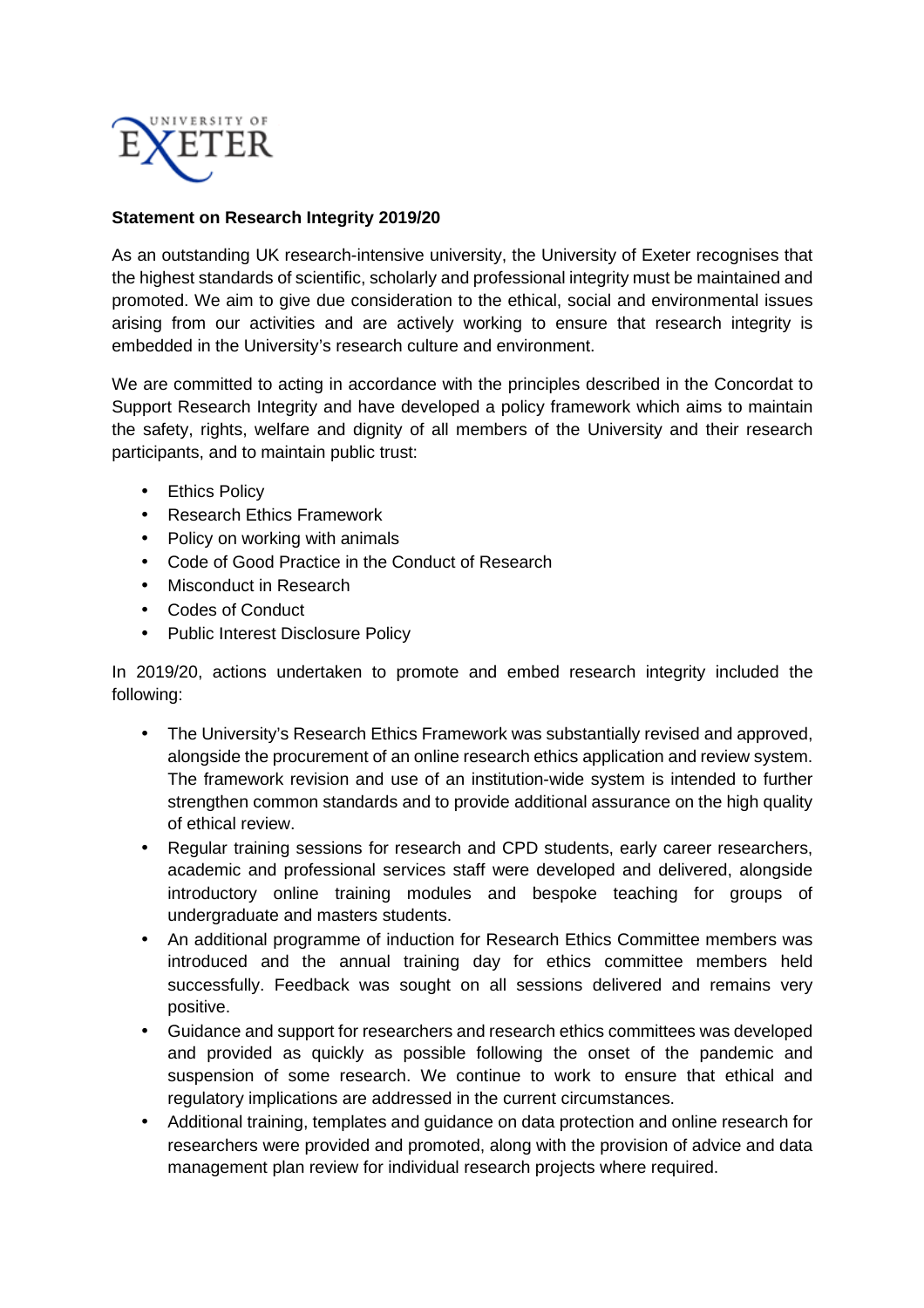- Active involvement in national networks and events to share best practice and promote research integrity, for example as part of the Russell Group research integrity forum and national research integrity forum.
- The University agreed to become an institutional supporter of the UK Reproducibility Network; the appointment of an academic lead is underway and a local group of researchers continued to work on related initiatives.
- University groups on the responsible use of metrics, researcher development and open research continue to develop proposals to enhance the research culture at the University. The University became a signatory to DORA and to the Concordat to support the career development of researchers. The leads on research culture and research integrity work closely together to prioritise and develop plans on embedding a positive research culture.
- The University Ethics Committee and the Dual Assurance portfolio on Research Integrity, Ethics and Governance continues to provide oversight of activities and assurance for the University's governing body.
- The University's internal auditors reported on the Institution's readiness for compliance with the Concordat to Support Research Integrity. A number of areas of good practice were identified along with some suggested actions to enhance work already underway.
- Ongoing implementation of improved research governance and regulatory compliance processes, particularly on health research sponsorship, clinical trials, human tissue and animal research.
- The Research Ethics and Governance Team continue to work with colleagues across multiple departments and teams on, for example, compliance, quality assurance frameworks and data management.
- Resource for research governance and compliance is provided on a recurrent basis

During the year, a review of the circumstances surrounding a correction to a published paper took place; no further action will be taken. At time of writing, an allegation of research misconduct has been received; a preliminary review has been set in motion but additional information is awaited from the complainant. Two investigations on plagiarism involving postgraduate research students are underway with outcomes awaited.

Advice and support has been provided in response to a number of researcher queries, for example in relation to authorship practice. Varied routes for researchers to seek advice and for reporting concerns are promoted although this will be a target for further work in 2020/21.

The procedures for investigating and reporting misconduct are considered to be transparent and generally appropriate to the needs of the organisation. The Universities Code of Good Practice in the Conduct of Research and the Misconduct in Research process is currently under review (summer 2020) in order to ensure that it meets the requirements of the revised Concordat to Support Research Integrity and reflects lessons learned. This includes, for example, ensuring that any informal action taken at a departmental level to provide mentoring and development for researchers in response to concerns on research practice is recorded and monitored.

A programme of ongoing improvement is in place to ensure that continued progress towards our all our goals is maintained. Developments, risks and progress are regularly monitored by